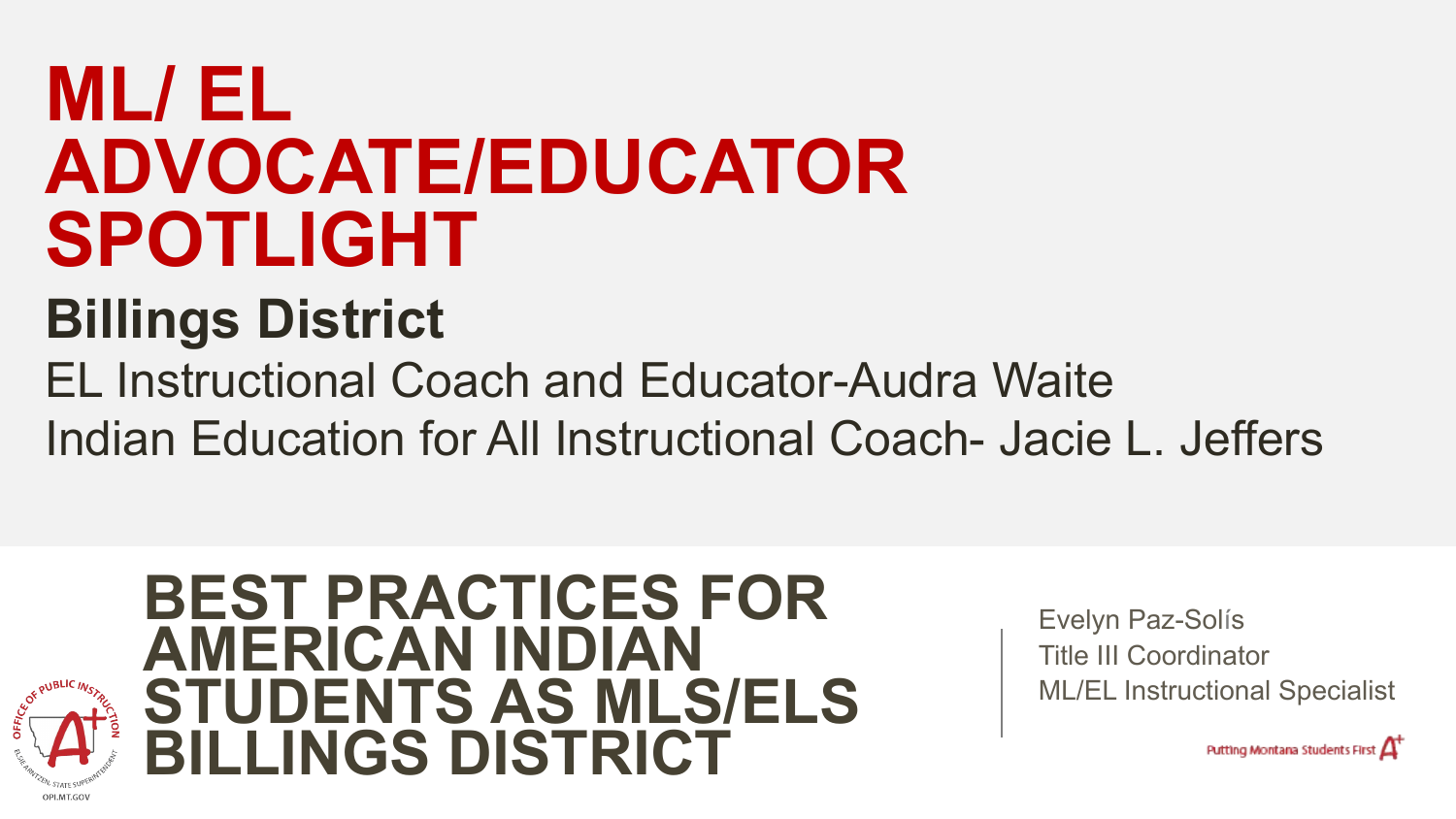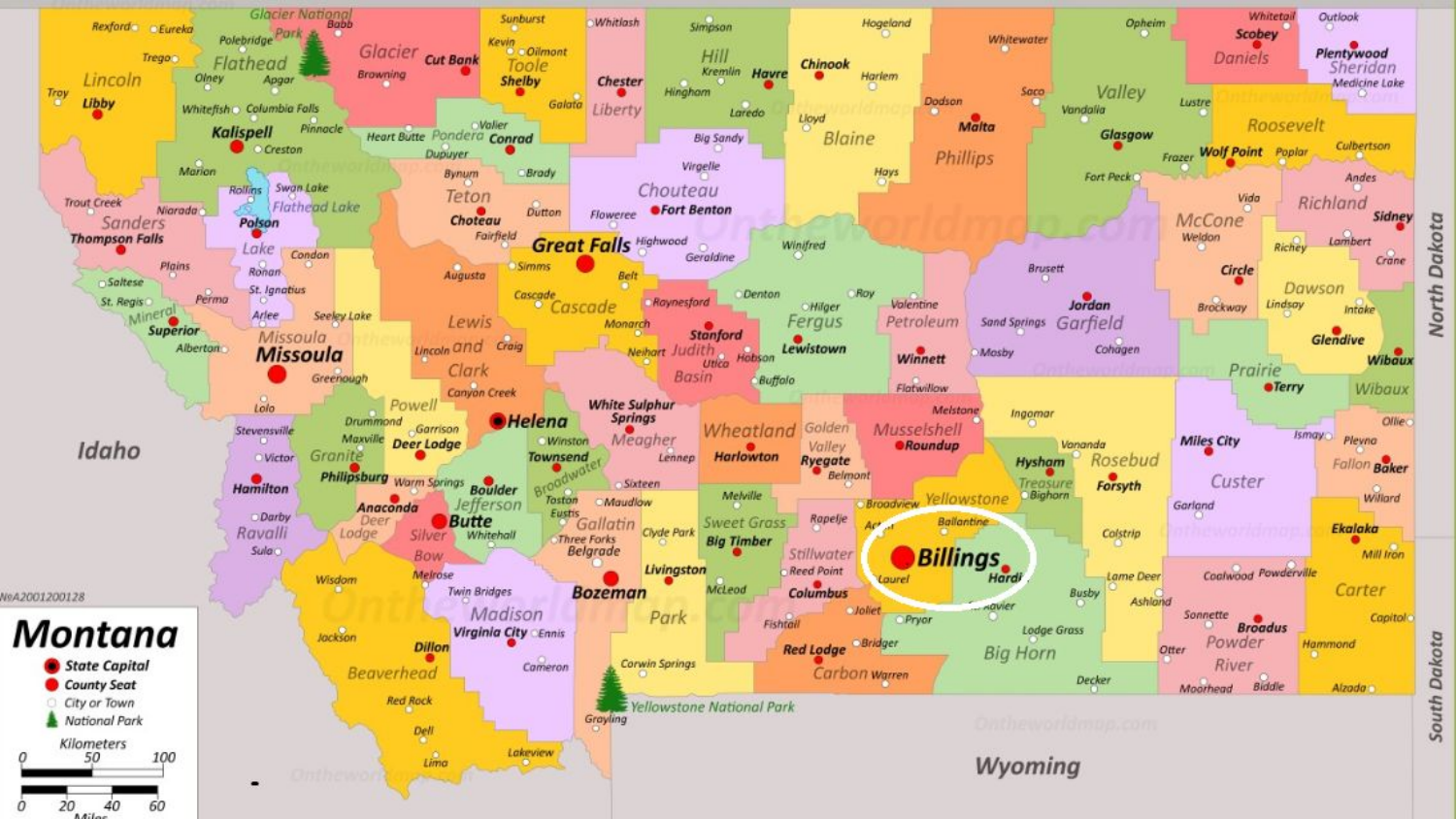# **Current ML/EL numbers in the state**

In Montana there are **3605** English Learner(EL)/Multilingual Learner(ML) students *(ACCESS 2021)*

**1981** are American Indian(AI) students.

**55% of our ML/English Learners in the state are American Indian students**



Putting Montana Students First  $\Delta$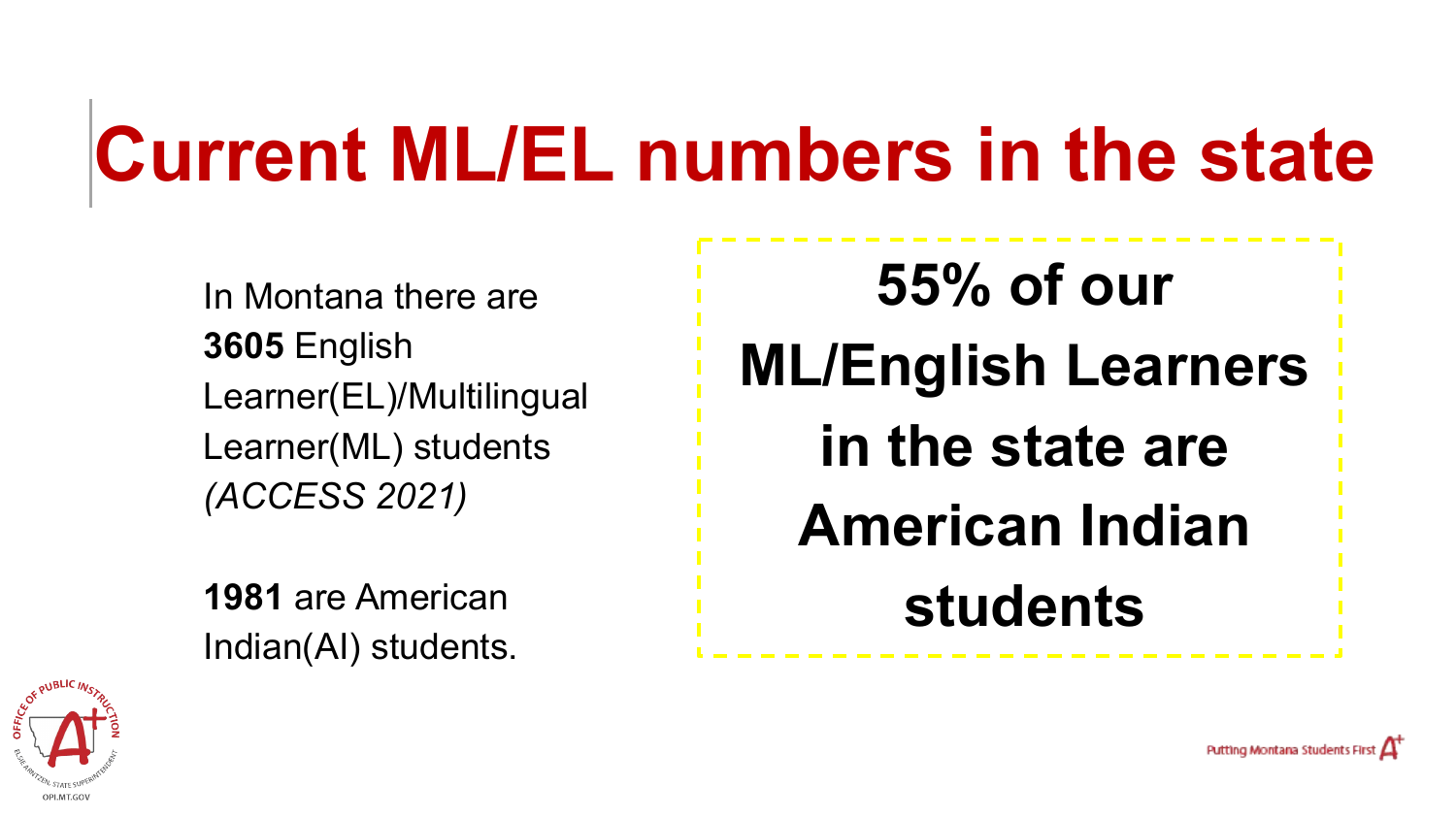#### **TOP 5 DISTRICTS WITH HIGHEST ML/EL POPULATIONS IN THE STATE**

Billings has **251** ELs and **72** of them identify as American Indian/Alaska Native, i.e. **29%**

| <b>Browning Public Schools</b>    | 612 |
|-----------------------------------|-----|
| American Indian/Alaskan Native    | 594 |
| <b>Great Falls Public Schools</b> | 449 |
| American Indian/Alaskan Native    |     |
| Lodge Grass Public Schools        | 297 |
| American Indian/Alaskan Native    | 288 |
| <b>Billings Public Schools</b>    | 251 |
| American Indian/Alaskan Native    | 72  |
| <b>Hardin Public Schools</b>      | 242 |
| American Indian/Alaskan Native    | 233 |

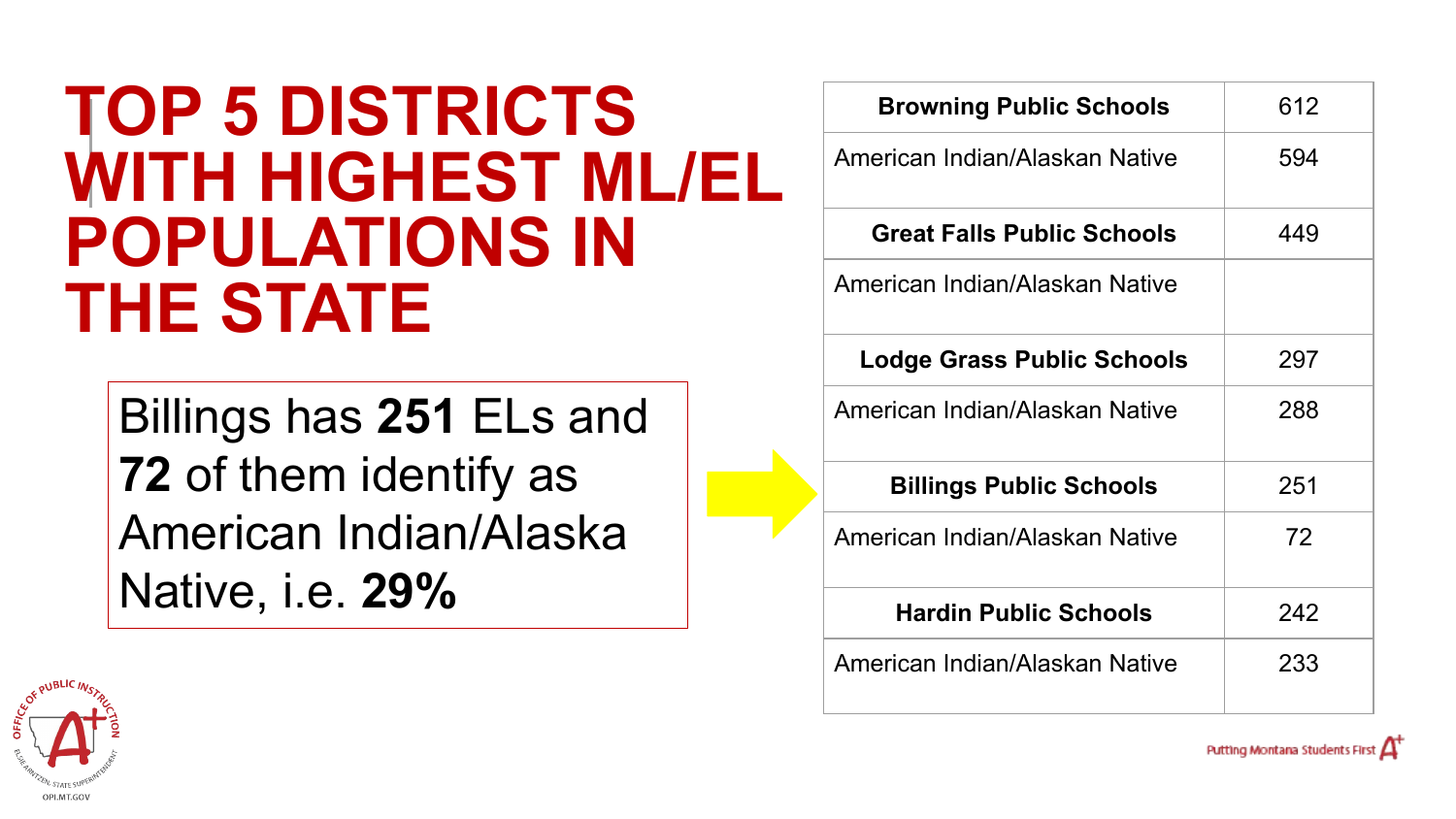## **How We Met**





Putting Montana Students First A<sup>+</sup>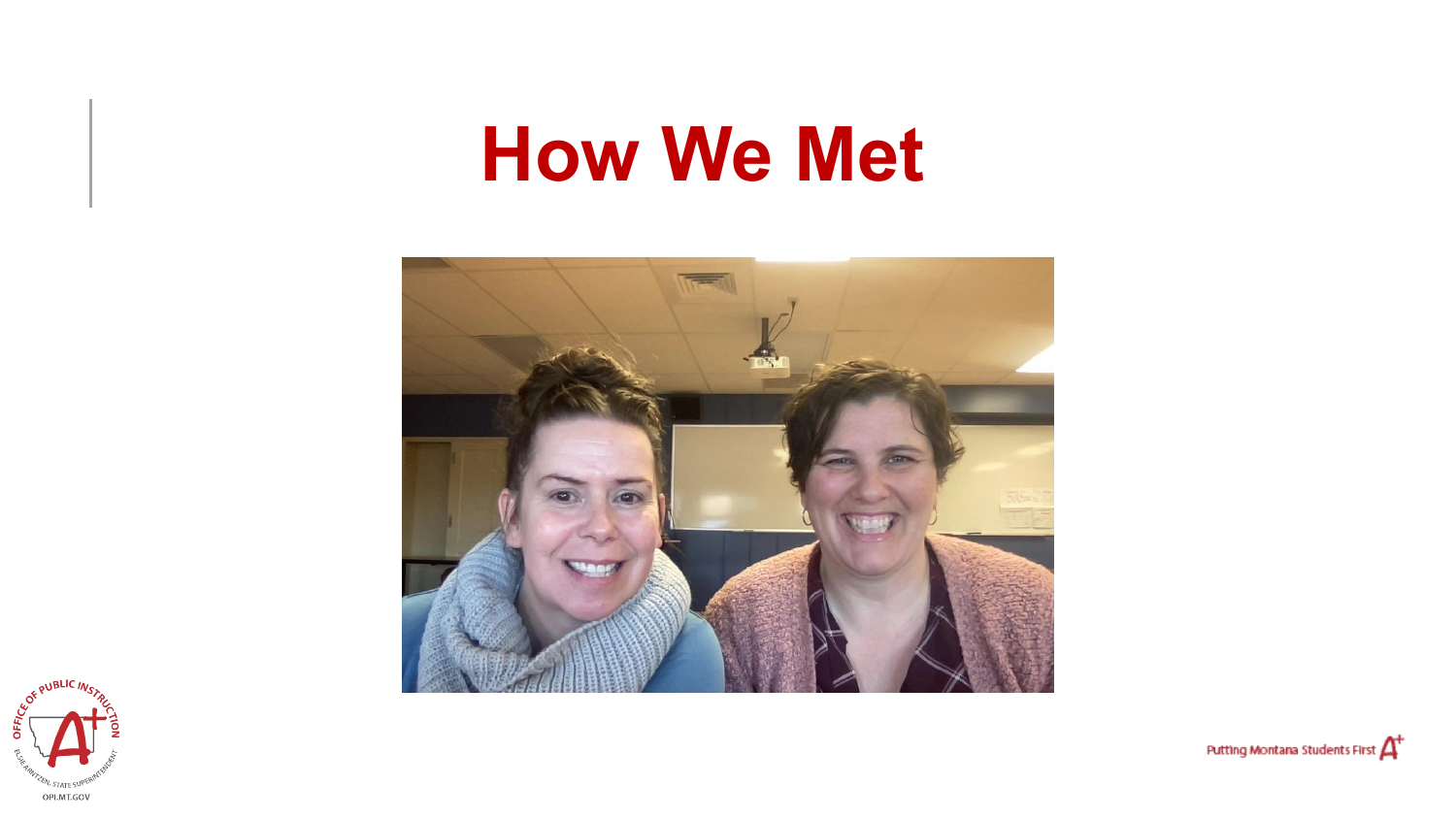# **Identification of AIs as MLs**

**Montana observes the following federal definition to describe ELs, as an individual:**

(A) who is aged 3 through 21;

(B) who is enrolled or preparing to enroll in an elementary or secondary school; AND

 $\langle C \rangle$  (i) who was not born in the United States or whose native language is a language.

(ii) who is a Native American or Alaska Native, or a native of the outlying areas; and who comes from nment where a language other than English has had a significant impact on the ing who mish who can anguage other than English has near a significant impact on level of English language proficiency; or

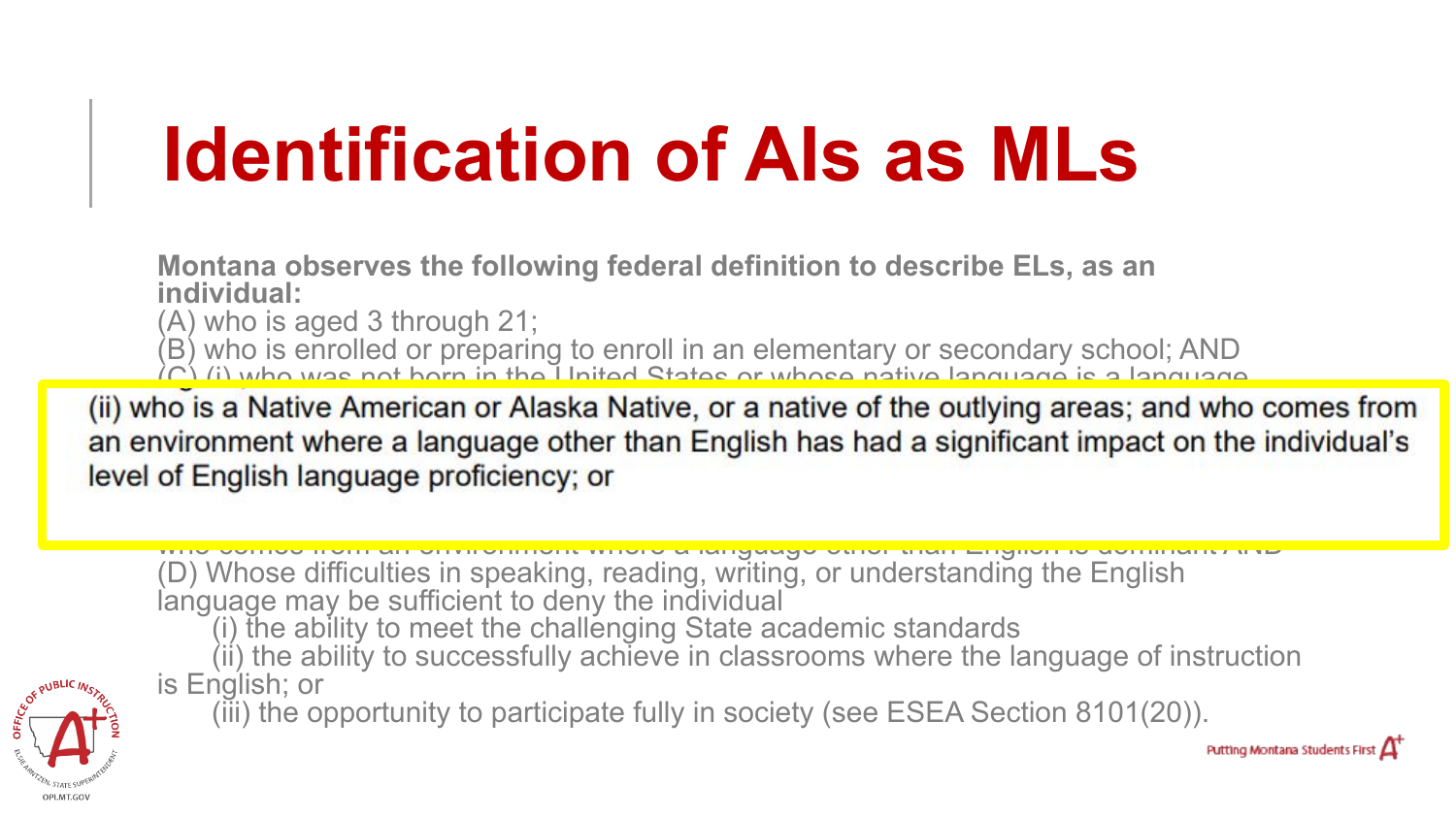# **Identification of AIs as MLs**

- Ensure EL/ML identification procedures are in place according to the **[OPI EL Guidance for School Districts](https://opi.mt.gov/Portals/182/Page%20Files/English%20Language%20Learners/Docs/EnglishLearnerGuidanceForSchoolDistricts.pdf)** 
	- Are you using the updated [Home Language Survey](https://opi.mt.gov/Portals/182/Page%20Files/Statewide%20Testing/ELP%20Page/2020-2021/APPENDIX%20A_MONTANA%20HOME%20LANGUAGE%20SURVEY.pdf)?

Does the child have significant exposure to another ancestral language other than English spoken by their family, friends or other community members?

■ Are you using a pre-screening process, if appropriate?

In communities where there is a community-wide language of impact, care should be taken to assess the academic English language proficiency (foundational skills in reading and writing, listening, and speaking) of kindergarten students upon enrollment in school.

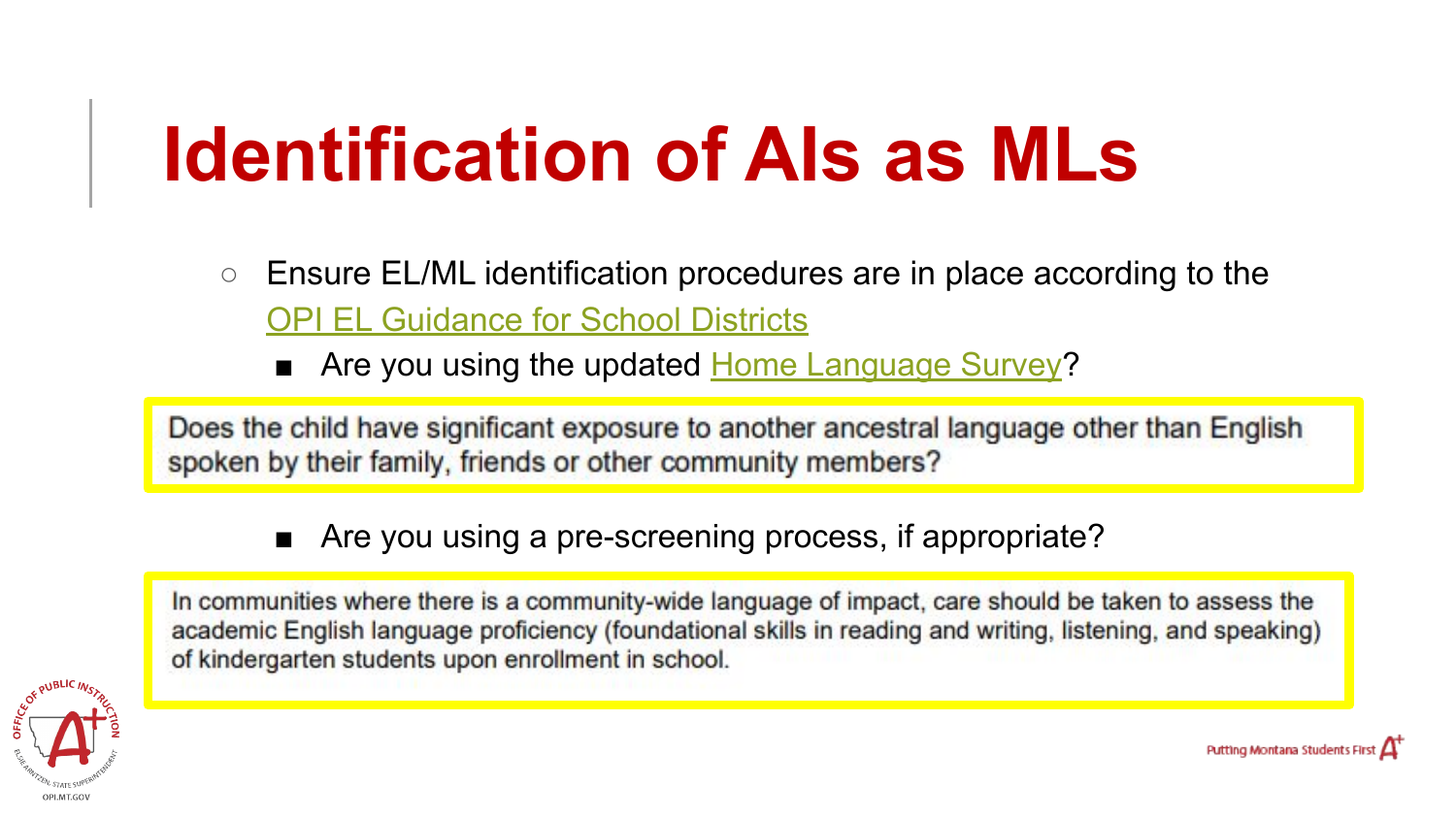# **Working Together**

- **● School staff and administrators that oversee**
	- **○ Indian Education for All**
	- **○ Indian Achievement**
	- **○ Multilingual Learners**

**Can work together to train teachers, serve students, and meet other needs**

**View them as not separate, but as two sides of the same coin.**

#### **EXAMPLES**

- Combine trainings about IEFA and MLs
- Include discussions about academic language when discussing the needs of American Indian students
- Have any ML staff and IEFA or Indian Achievement staff attend each other's meetings to coordinate services for students

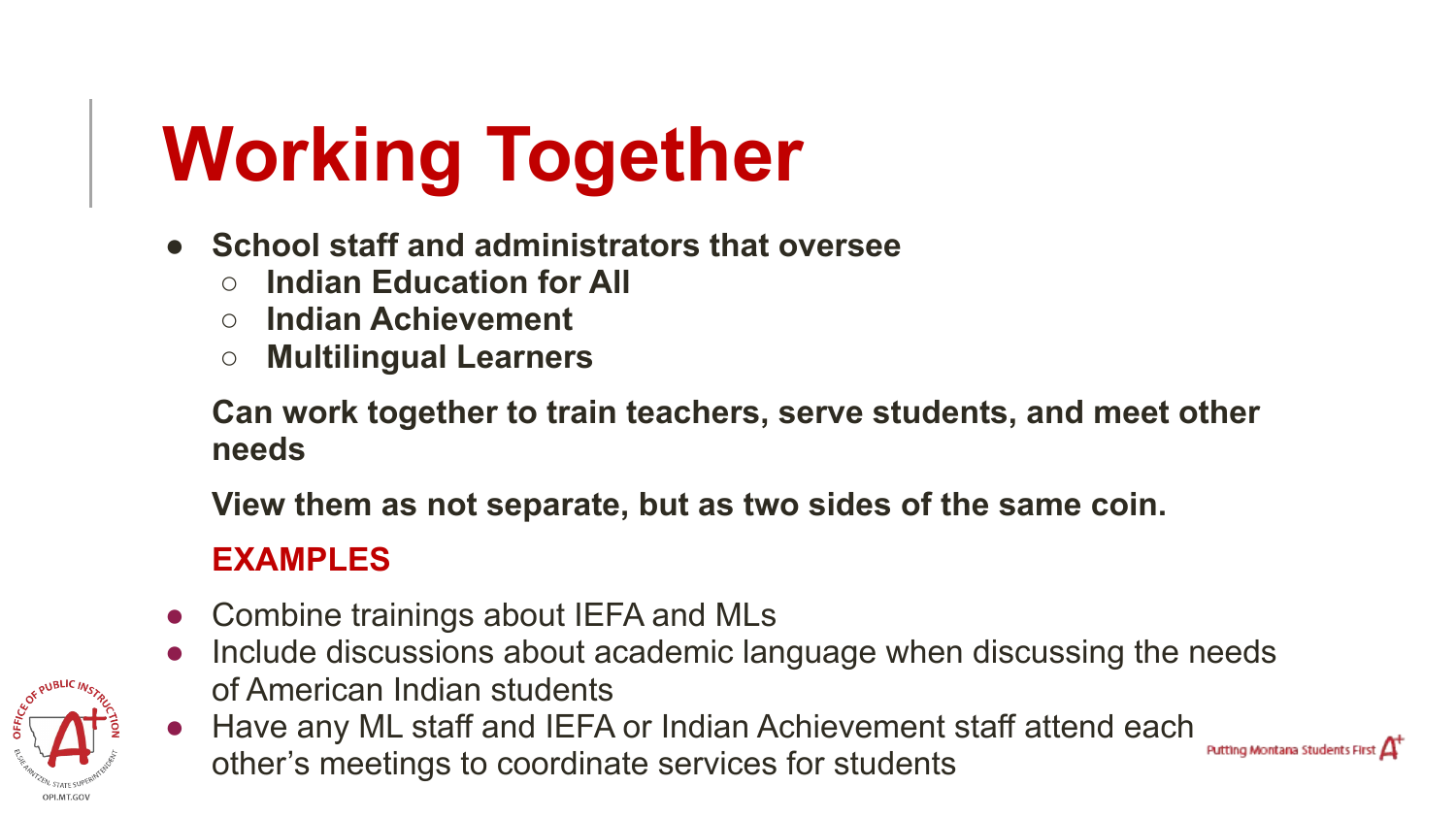# **Shifting the Conversation**

- Use more inclusive and asset-based terms such as Multilingual Learner and Academic Language Learner
	- Teach your leaders and teachers to do the same
	- $\circ$  Take opportunities to explain those terms to adults that support the children at home

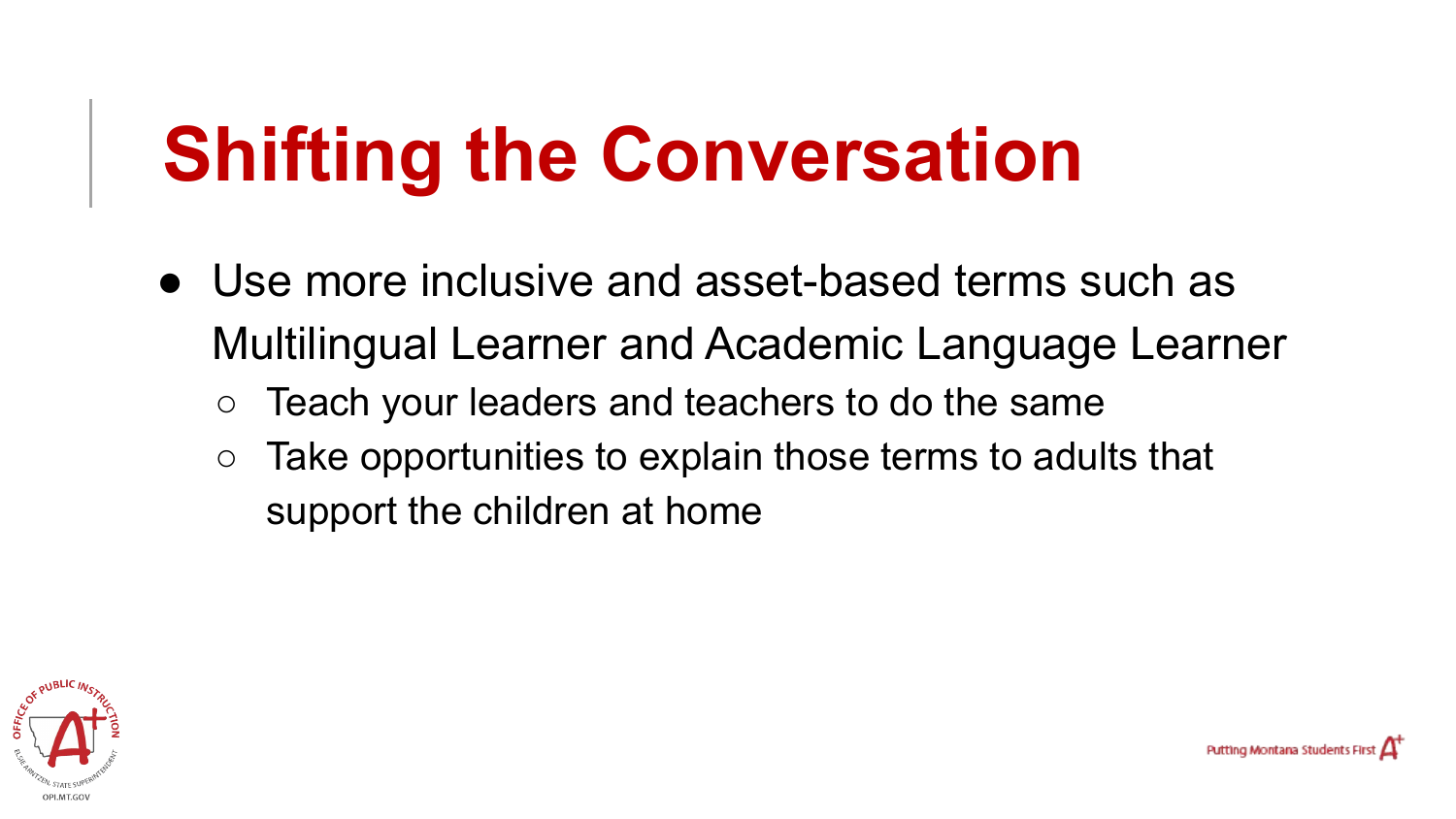# **IEFA as a Pathway**

• Use IEFA [Essential Understandings](https://opi.mt.gov/Portals/182/Page%20Files/Indian%20Education/Indian%20Education%20101/essentialunderstandings.pdf) as a pathway to talk about all cultures, diversity, languages, etc.

As Montana educators, we are required to integrate IEFA in all of our content. IEFA is familiar, it is known. Use what teachers know are continuing to learn about IEFA and build upon it to include greater diversity.



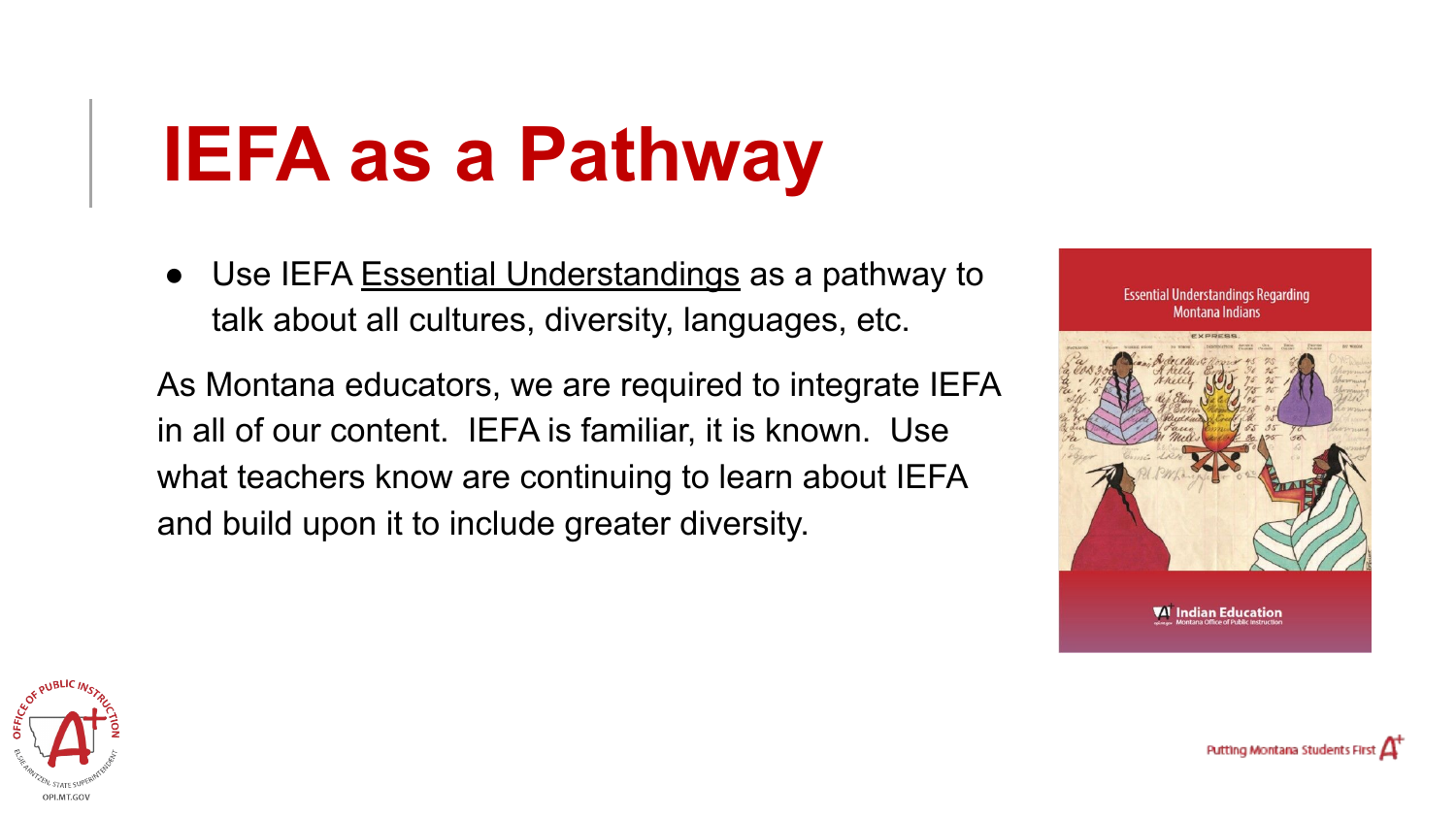

# **[Building Your Cultural Literacy](https://docs.google.com/document/d/1rVzwVBH9WLe-RVP4_pOgE40NNrkwuvL45OaBTsz_D9s/edit?usp=sharing)**

- What is cultural literacy and where does it come from?
- What are the Essential Understandings(EU) and how do I connect with them?
- How do I use the EU in multicultural/multilingual education?



**Additional Resources** 

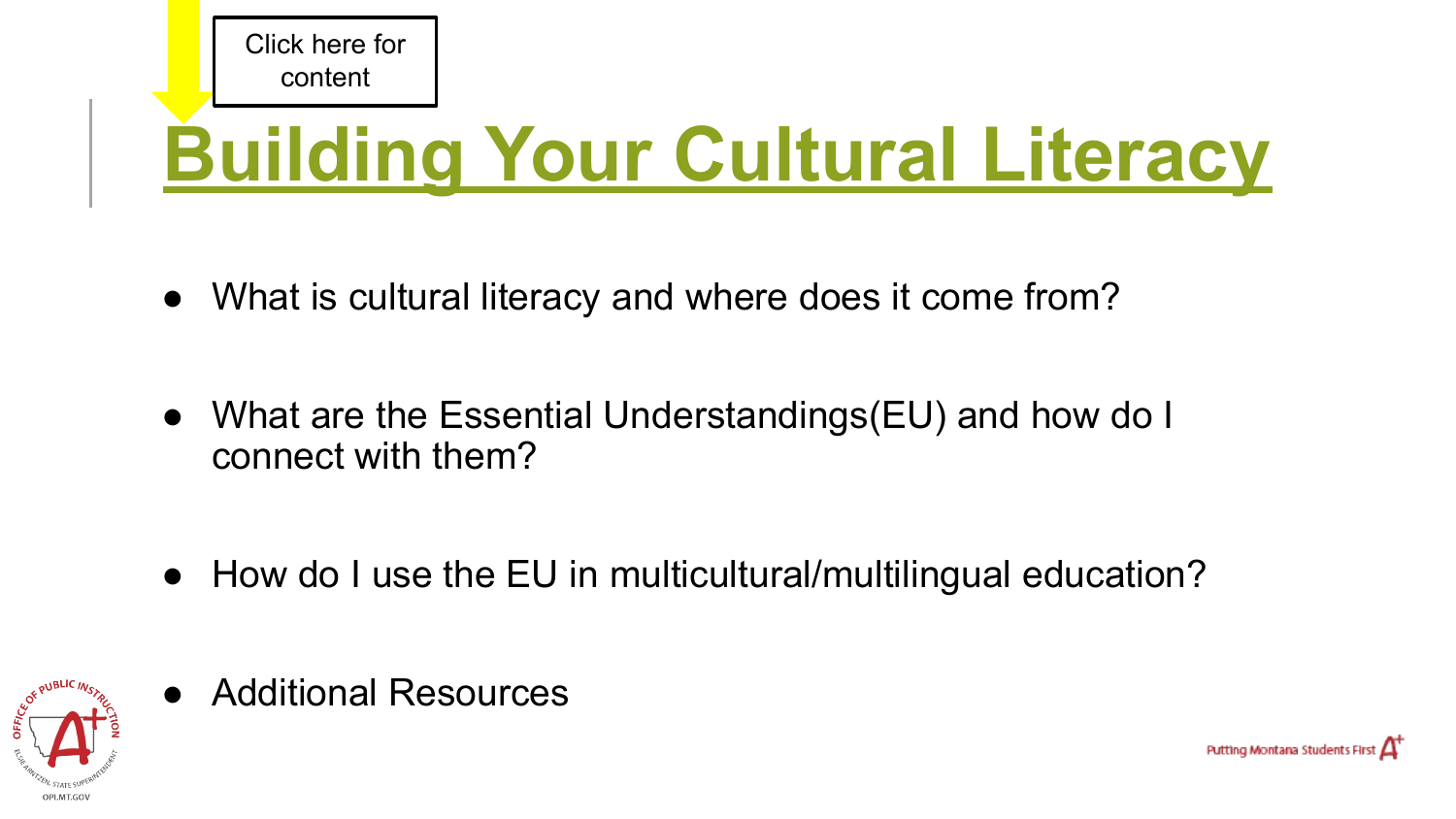# **More Tips and Ideas**

- Find out who oversees your IEFA and Indian Achievement Funds
	- All schools get state IEFA funds
	- School with over a certain number of students get AI achievement Funds

- State
- Federal
- Be visible at Indian Education/AI functions
	- Family nights
	- IPAC
	- Provide combined IEFA/ML teacher trainings